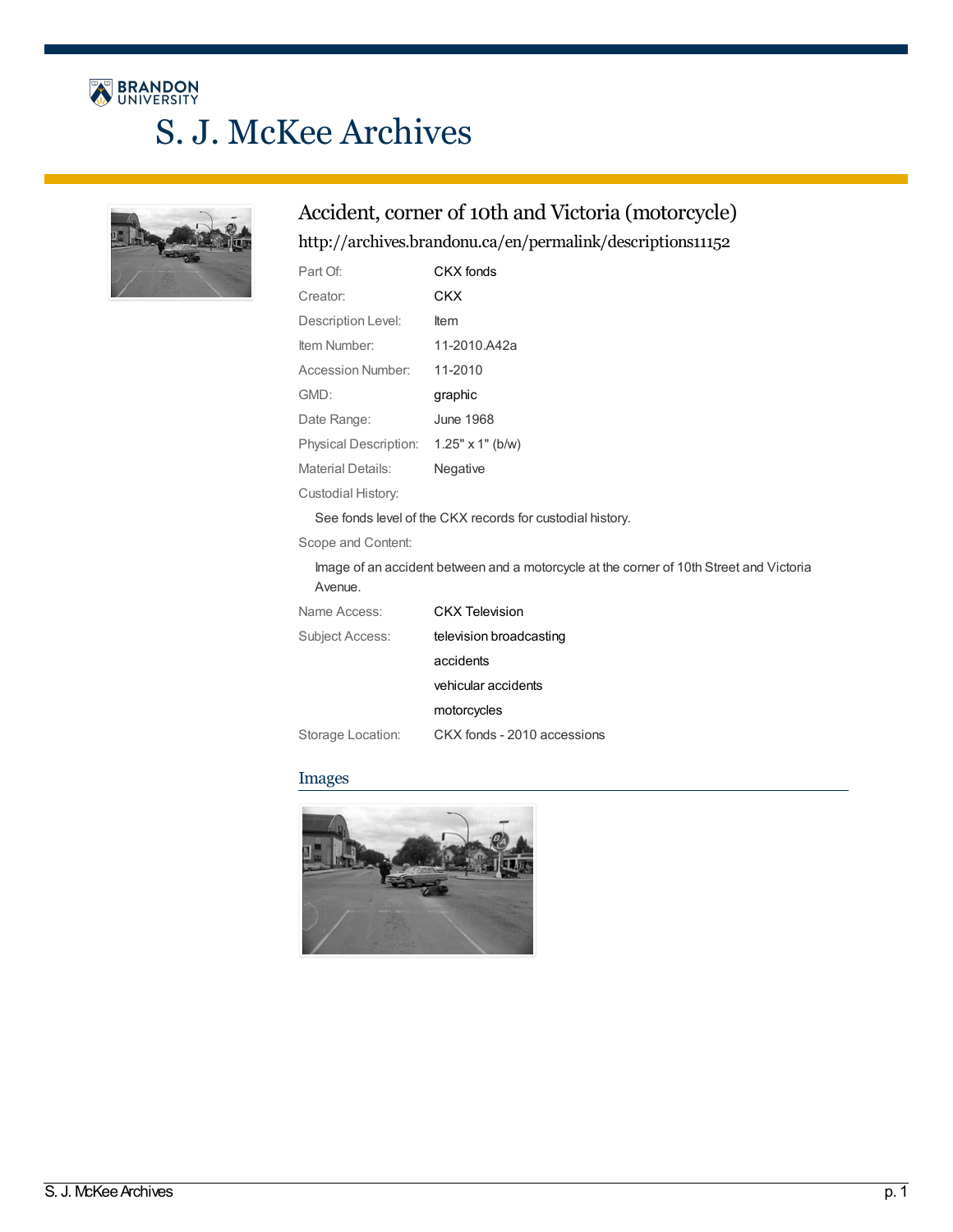# Accident, corner of 10th and Victoria (motorcycle)



### <http://archives.brandonu.ca/en/permalink/descriptions11156>

| Part Of:                               | CKX fonds                                                 |
|----------------------------------------|-----------------------------------------------------------|
| Creator:                               | CKX                                                       |
| Description Level:                     | ltem                                                      |
| Item Number:                           | 11-2010.A42b                                              |
| <b>Accession Number:</b>               | 11-2010                                                   |
| GMD:                                   | graphic                                                   |
| Date Range:                            | <b>June 1968</b>                                          |
| Physical Description: 1.25" x 1" (b/w) |                                                           |
| <b>Material Details:</b>               | Negative                                                  |
| Custodial History:                     |                                                           |
|                                        | See fonds level of the CKX records for custodial history. |
| Scope and Content:                     |                                                           |
|                                        |                                                           |

Image of an accident between and a motorcycle at the corner of 10th Street and Victoria Avenue.

| Name Access:      | <b>CKX Television</b>       |
|-------------------|-----------------------------|
| Subject Access:   | television broadcasting     |
|                   | accidents                   |
|                   | vehicular accidents         |
|                   | motorcycles                 |
| Storage Location: | CKX fonds - 2010 accessions |

#### Images

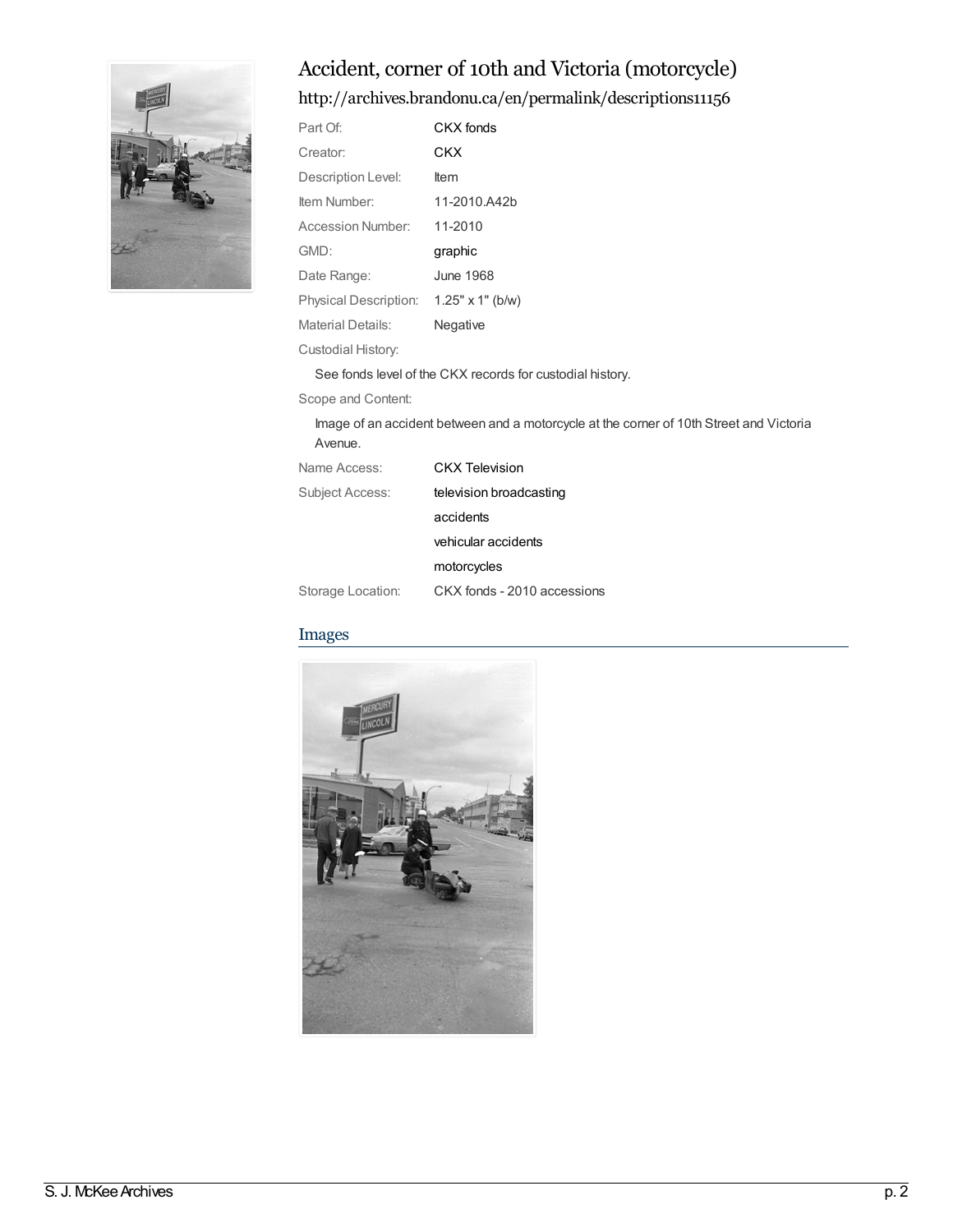

# Accident (truck/train)

<http://archives.brandonu.ca/en/permalink/descriptions11131>

| Part Of:              | CKX fonds                                                 |
|-----------------------|-----------------------------------------------------------|
| Creator:              | CKX                                                       |
| Description Level:    | ltem                                                      |
| Item Number:          | 11-2010.A38                                               |
| Accession Number:     | 11-2010                                                   |
| GMD:                  | graphic                                                   |
| Date Range:           | 1969                                                      |
| Physical Description: | $5" \times 4"$ (b/w)                                      |
| Material Details:     | Negative                                                  |
| Custodial History:    |                                                           |
|                       | See fonds level of the CKX records for custodial history. |
| Scope and Content:    |                                                           |

Image of an accident between a train and a Clark Septic Service truck.

| Name Access:      | CKX Television              |
|-------------------|-----------------------------|
| Subject Access:   | television broadcasting     |
|                   | accidents                   |
|                   | vehicular accidents         |
|                   | train crashes               |
| Storage Location: | CKX fonds - 2010 accessions |

#### Images

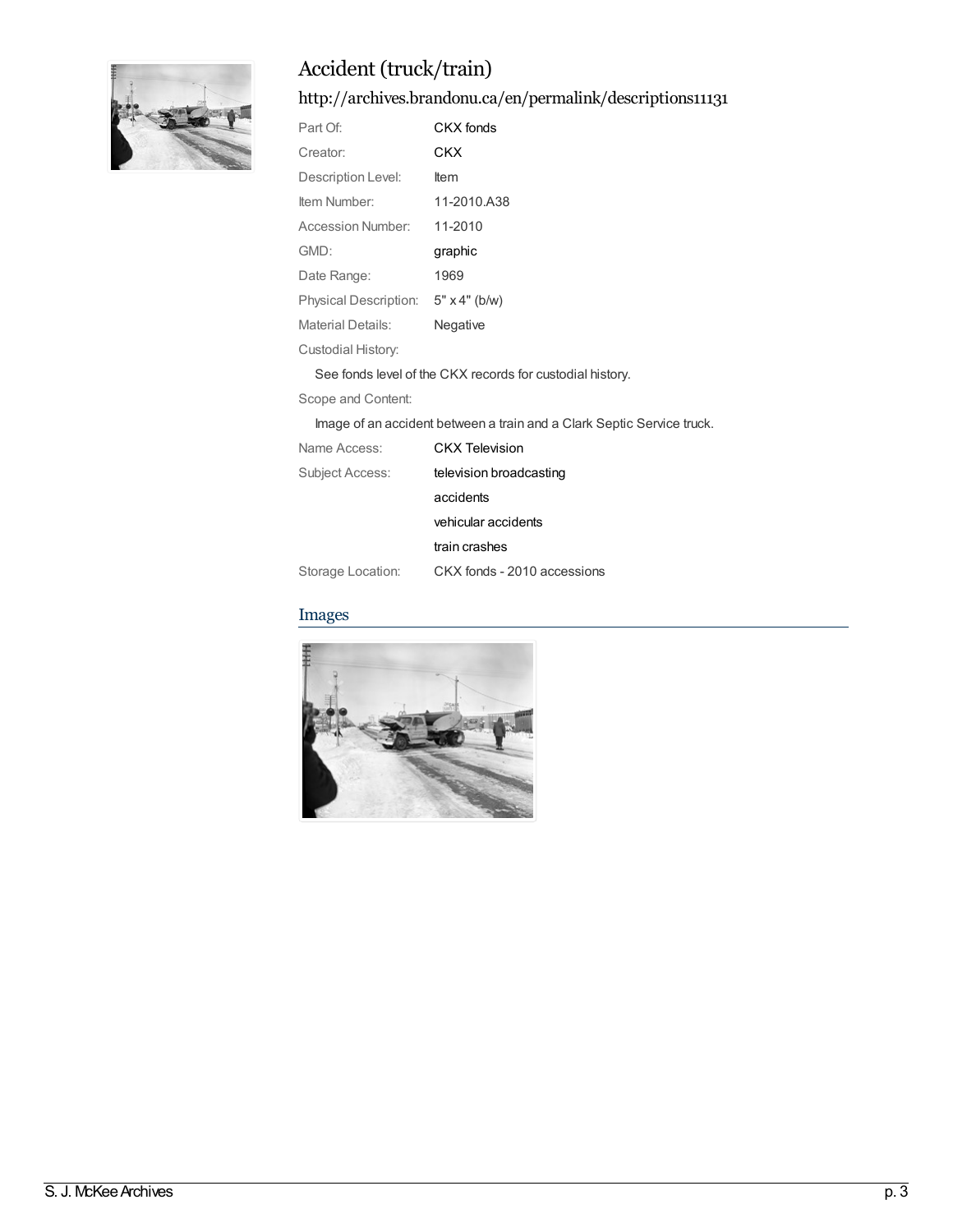

# Farm machinery safety : physical welfare effects of the man- machine interaction on farms

#### <http://archives.brandonu.ca/en/permalink/specialcollections71>

| Part Of:                     | RG 4 Manitoba Pool Elevator fonds          |
|------------------------------|--------------------------------------------|
| Collection:                  | Manitoba Pool Elevator Library Collection  |
| Creator:                     | Canada. Royal Commission on Farm Machinery |
|                              | Donaldson, Graham F                        |
| Description Level:           | Item                                       |
| Item Number:                 | S 760.C2R6 no.1                            |
|                              | Archives 14-18-7                           |
| Item Number Range:           | S 760.C2R6 no.1                            |
|                              | Archives 14-18-7                           |
| Standard number:             | System Control Number 87104953             |
|                              |                                            |
| Responsibility:              | by Graham F. Donaldson                     |
| Start Date:                  | 1968                                       |
| Date Range:                  | 1968                                       |
| Publication:                 | Ottawa: Royal Commission on Farm Machinery |
| <b>Physical Description:</b> | ix, 137 p. : ill. ; 25 cm                  |
| Notes:                       | Bibliography: p. [117]-137                 |
| Subject Access:              | Agricultural machinery Accidents           |
|                              | Agricultural machinery industry Canada     |
| Storage Location:            | Box 18 - Royal Commissions I & Manitoba II |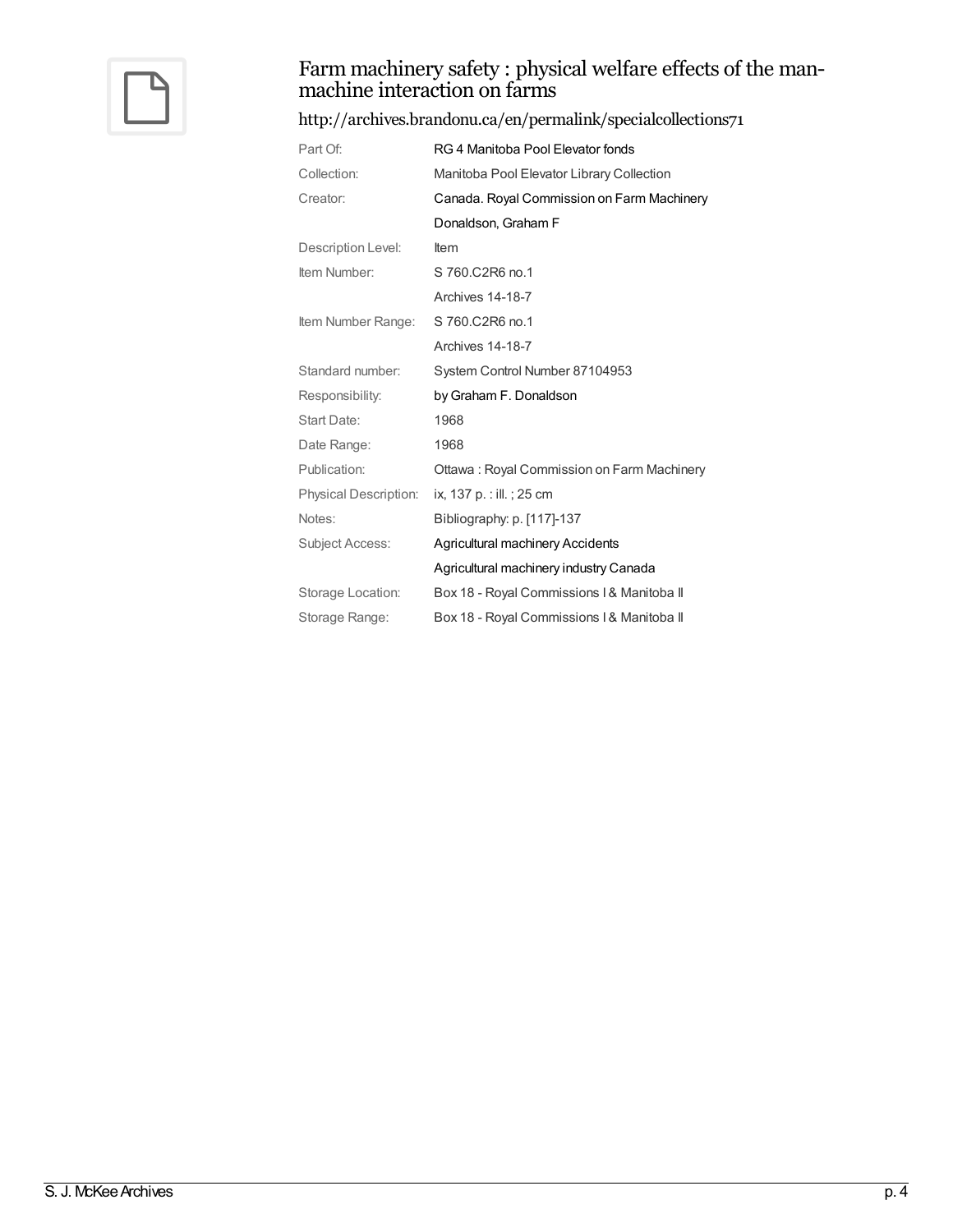

#### Report of inquiry into the derailment of CNR train B806QM09 on March 10, 1980 at Deer, Manitoba, otherwise referred to as "The MacGregor derailment"

| http://archives.brandonu.ca/en/permalink/specialcollections9 |                                                                                                                                              |
|--------------------------------------------------------------|----------------------------------------------------------------------------------------------------------------------------------------------|
| Part Of:                                                     | RG 4 Manitoba Pool Elevator fonds                                                                                                            |
| Collection:                                                  | Manitoba Pool Elevator Library Collection                                                                                                    |
| Creator:                                                     | Canadian Transport Commission. Railway Transport Committee.<br><b>Western Division</b>                                                       |
|                                                              | McDonough, J M                                                                                                                               |
| Description Level:                                           | <b>Item</b>                                                                                                                                  |
| Item Number:                                                 | HE 1783.C2C35                                                                                                                                |
|                                                              | Archives 14-19-2                                                                                                                             |
| Item Number Range:                                           | HE 1783.C2C35                                                                                                                                |
|                                                              | Archives 14-19-2                                                                                                                             |
| Standard number:                                             | System Control Number 76212366                                                                                                               |
| Responsibility:                                              | Canadian Transport Commission, Railway Transport Committee,<br>Western Division, Saskatoon, Saskatchewan; J.M.McDonough, inquiry<br>chairman |
| Start Date:                                                  | c1980                                                                                                                                        |
| Date Range:                                                  | c1980                                                                                                                                        |
| Publication:                                                 | Saskatoon; Ottawa: Minister of Supply and Services                                                                                           |
| Physical Description:                                        | 1 v. (several pagings) : ill. ; 28 cm                                                                                                        |
| Notes:                                                       | "Case no. WDR-8/80"                                                                                                                          |
|                                                              | Text in English and French                                                                                                                   |
|                                                              | Cover title : Report of inquiry into "The MacGregor derailment."                                                                             |
|                                                              | Inquiry panel: J. M. McDonough, Chairman, D. H. Jones and B. R. Wolfe                                                                        |
| <b>Subject Access:</b>                                       | Railroads Canada Accidents                                                                                                                   |
| Storage Location:                                            | Box 19 - Transportation II (Archives copy)                                                                                                   |
| Storage Range:                                               | Box 19 - Transportation II (Archives copy)                                                                                                   |

#### $\overline{S. J. NcKee$  Archives p. 5